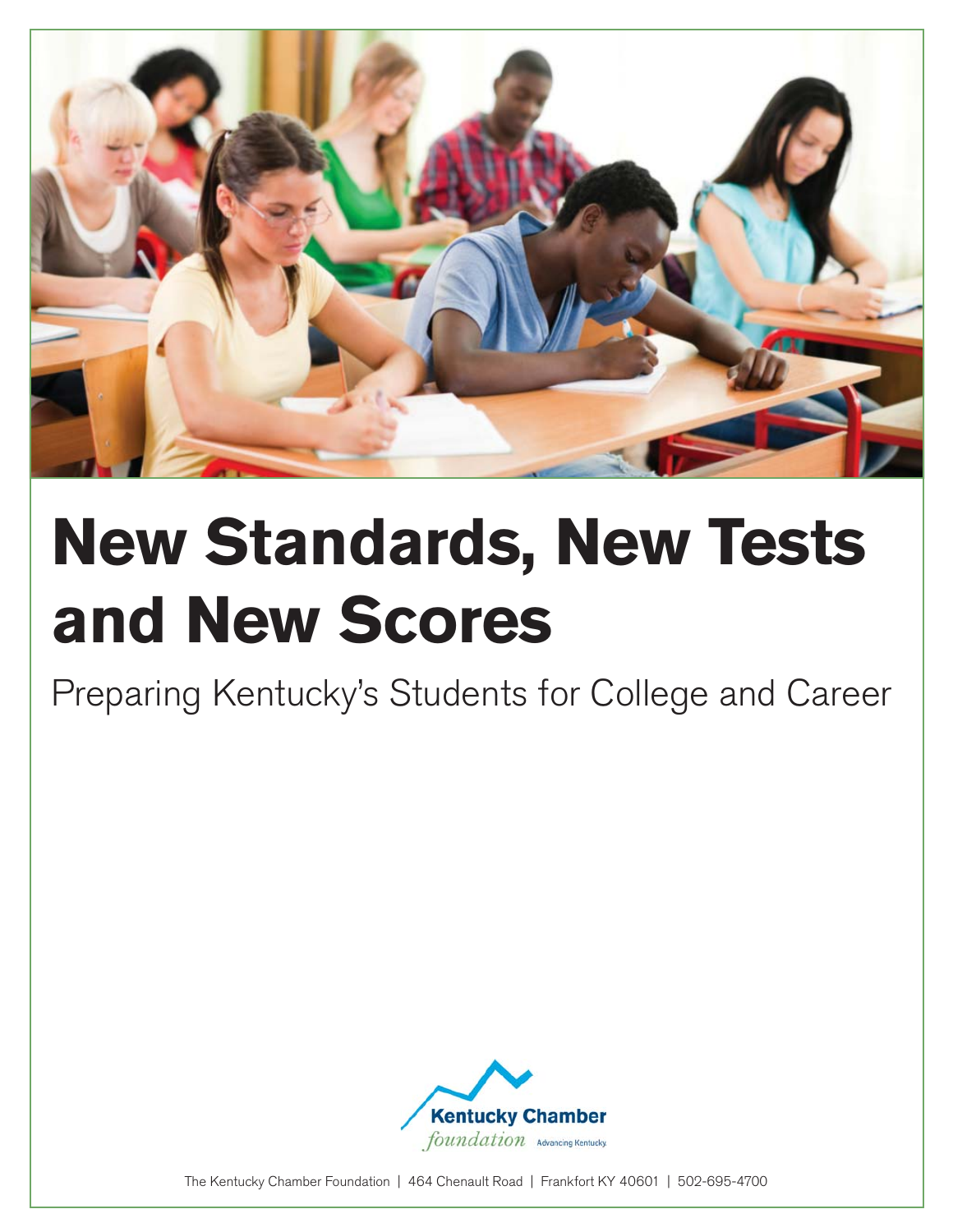

### **Introduction**

KENTUCKY STUDENTS are being taught mathematics and English/language arts under new, more challenging standards that are designed to improve their preparation for college and career. Progress is measured by state tests, administered for the first time in 2012, that reflect the performance of both students and schools in meeting the requirements of the higher standards.

The complexity of the process understandably raises many questions as parents, employers, civic leaders and other interested Kentuckians seek to learn more about the state's education improvement efforts. This overview addresses some of those questions and suggests additional resources that offer more detailed information.

# **New Standards:** More Rigorous for Today's World

LEGISLATION ENACTED by the Kentucky General Assembly in 2009 mandated new, more rigorous academic standards and new state tests. Two years later, Kentucky became the first of 46 states to adopt what are called the Common Core State Standards in math and English (science and social studies standards are still being developed). These became the Kentucky Core Academic Standards, and they were incorporated into the state's classrooms beginning in the 2011-12 school year.

Standards are simply what students are expected to learn as they move from grade to grade through school. They help set clear, consistent expectations for students, parents and teachers and build students' knowledge and skills. Kentucky's new standards – benchmarked internationally to better prepare students to succeed in a global economy – require students to show they have a deeper understanding of subjects.



### Comparing the old standards to the new

Here is an example of a standard for 6th grade reading. The first version is what Kentucky had in place before; the second is the new standard.

#### PREVIOUS STANDARD

- Students will apply knowledge of synonyms or antonyms to comprehend a passage.
- Students will select, based on context, the appropriate meaning for a word that has multiple meanings.

#### NEW STANDARD

- Determine or clarify the meaning of unknown and multiple-meaning words and phrases based on grade 6 reading and content, choosing flexibly from a range of strategies.
- Use content (e.g. the overall meaning of a sentence or paragraph, a word's position or function in a sentence) as a clue to the meaning of a word or phrase.
- Use common, grade-appropriate Greek or Latin affixes and roots as clues to the meaning of a word (e.g. audience, auditory, audible).
- Consult reference materials (e.g. dictionaries, glossaries, thesauruses, both print and digital, to find the pronunciation of a word or determine or clarify its precise meaning of its part of speech.
- Verify the preliminary determination of the meaning of a word or phrase (e.g. by checking the inferred meaning in context or in a dictionary).

Similarly challenging standards, which go deeper every year, are now in place for math and English/language arts for elementary, middle and high school students. More information, including a complete list of the new standards, is available at: corestandards.org.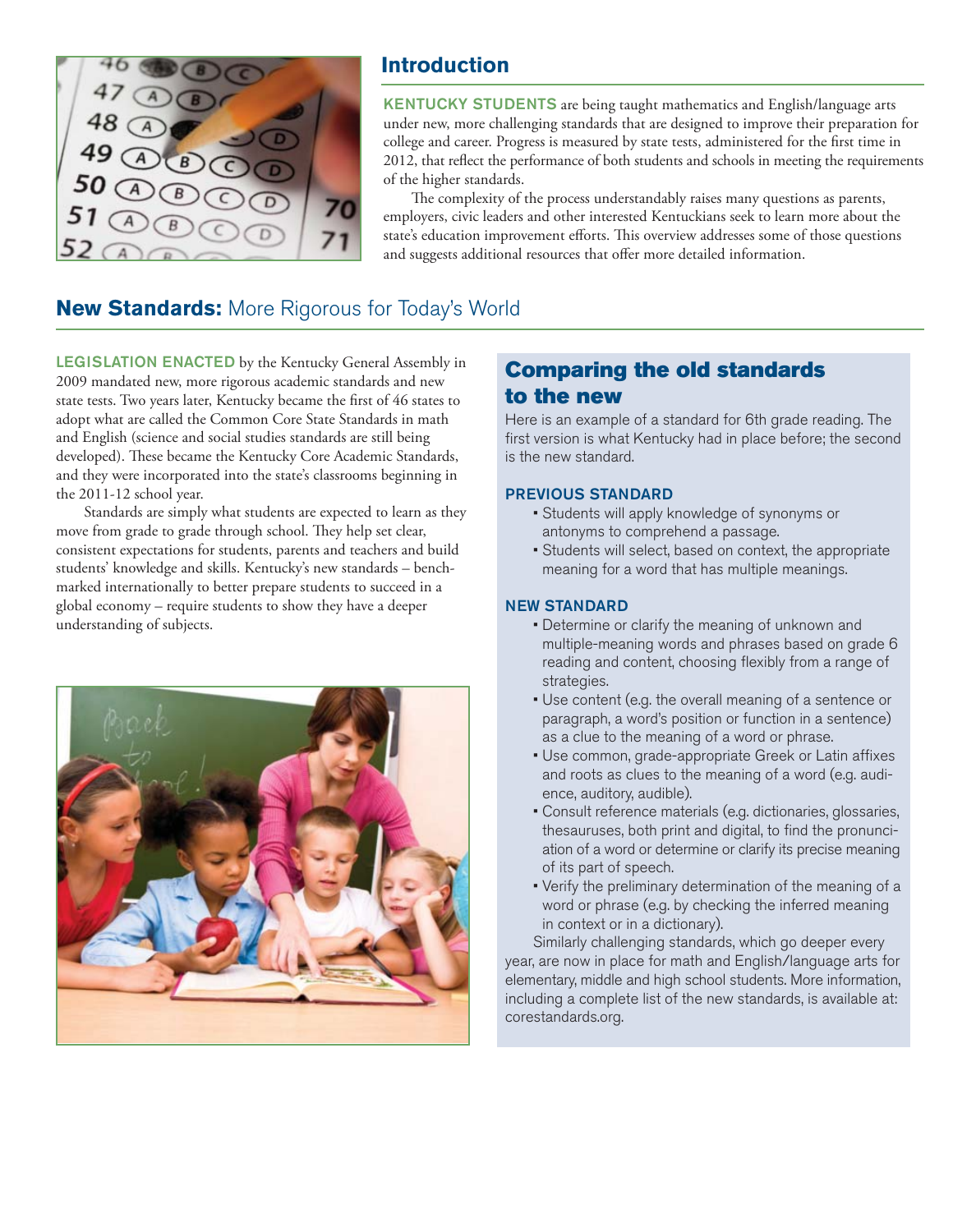#### **Testing to Measure Progress —** of Students, Schools and Districts

TESTING ON the new standards began in the spring of 2012 in the closing weeks of the school year to ensure student learning continues as long as possible. Previously, tests were administered earlier in the year, and educators sometimes found it challenging to keep students' focused after the testing was concluded.

Results from the 2012 tests are expected to be available at the beginning of the 2012-2013 school year. Parents will receive an individual report on their child, and results for schools and districts will be made available to the public via the media and online resources of the Kentucky Department of Education.

Which tests students take when depends on grade level. These tests include the Kentucky Performance Rating for Educational Progress, known as K-PREP; end-of-course exams to determine students' knowledge after completing coursework in high school; and tests developed by ACT to measure students' high school and college readiness. This includes the ACT itself. The mandatory tests are administered as indicated in the following table.

In the past, schools and districts received an overall score on a scale of 0 to 140. Under the new assessment and accountability system, schools and districts will receive an overall score on a scale of 0 to 100. It's not possible to directly compare the new scores with the old, and it may appear that scores have dropped. This is a brand-new system, however, with a new way of scoring. Education officials expect this short-term decline to improve as teachers and students become more familiar with the standards and better equipped to meet the challenges they present.



#### Sample Test Questions

Here is an example of a 6th-grade math question (no calculator allowed).

An expression is shown below:  $6m+5p^3 - 1$ What is the value of the expression when m=1/3 and p=2? Show your work.

#### And here is a 5th-grade math question (calculator allowed).

Mara needs to buy 2 pieces of rope to hang a swing. Each piece of rope must be 10 FEET long. The rope is only sold in lengths that are whole numbers of YARDS. What is the LEAST number of YARDS of rope Mara must buy to make the swing? Show your work or explain your thinking.

#### Grade 3rd 4th 5th 6th 7th 8th 9th 10th 11th 12th Test type Reading X X X X X X Assessments Assessments X X X X X X K-PREP K-PREP Mathematics X X **Science** X X Social Studies 1 2 3 Writing\* 2 2 2 End-of-Course End-of-Course Taken when courses Exams are completed. X EXPLORE ACT<br>Family X PLAN ACT X

### **College and Career Ready — How Do You Define It?**

KENTUCKY HAS adopted specific definitions for what it means to be college and career ready. High school students must score at a particular level on certain tests or hit career academic and technical benchmarks.

The tests that indicate college readiness include the ACT (with scores of at least 20 in reading; 19 in math and 18 in English; 36 is the highest ACT score); COMPASS (college placement tests that evaluate reading, writing and math skills); and Kentucky online testing, or KYOTE, (a web-based placement program that uses standardized tests to measure college preparedness).

Tests that indicate career readiness include the Armed Services Vocational Aptitude Battery, or ASVAB (a multiple-choice

test to determine qualification for enlistment in the armed forces); the ACT Work Keys (an assessment that measures real-world skills in applied math, reading for information and locating information); the Kentucky Occupational Skills Standards Assessment and certificates accepted by specific industries.